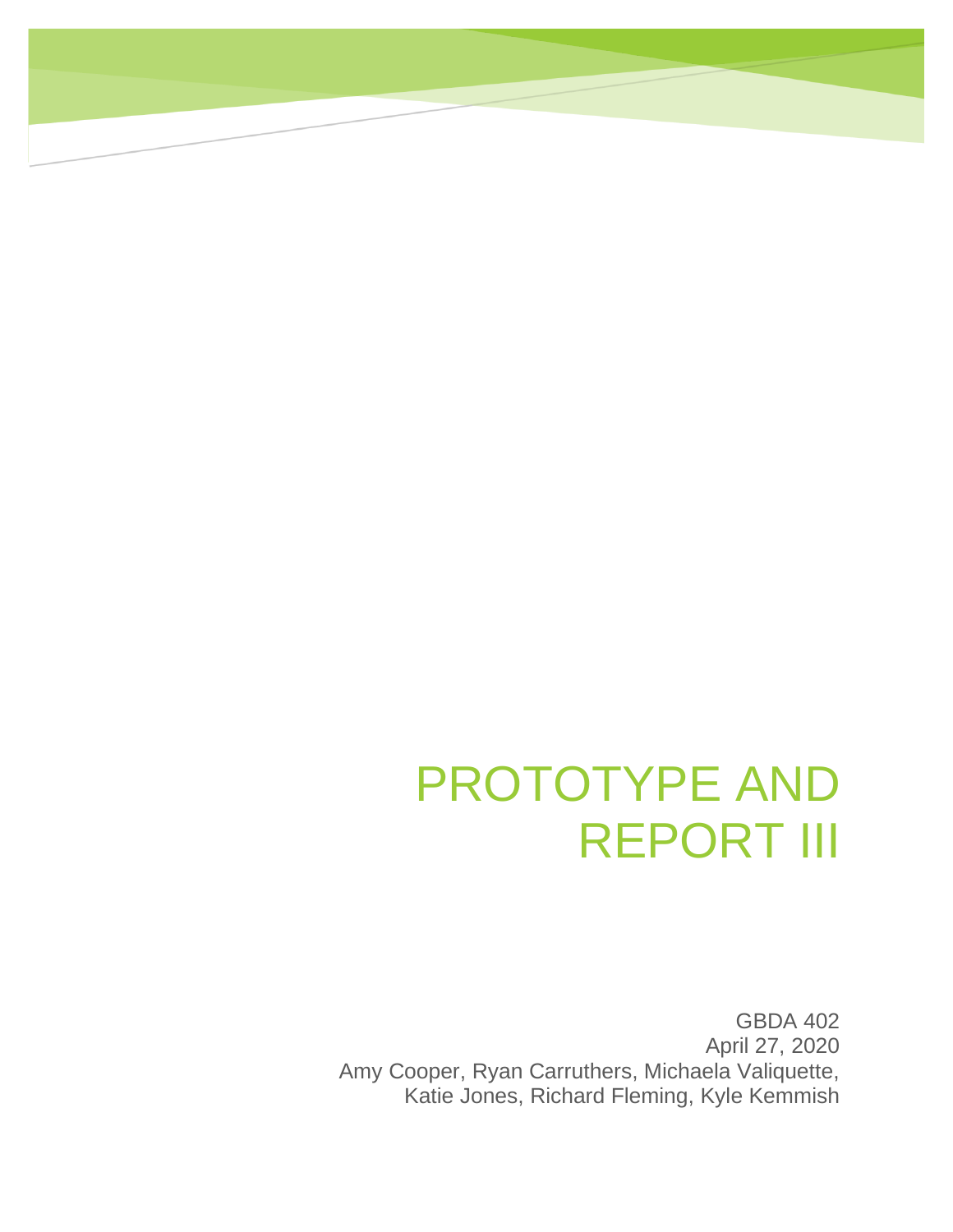## Table of Contents

| <b>REPORT</b>     | $\overline{2}$          |
|-------------------|-------------------------|
| <b>APPENDIX A</b> | $\overline{\mathbf{4}}$ |
| <b>APPENDIX B</b> | 5                       |
| <b>APPENDIX C</b> | 6                       |
| <b>APPENDIX D</b> | 7                       |
| <b>APPENDIX E</b> | 8                       |
| <b>APPENDIX F</b> | <u>9</u>                |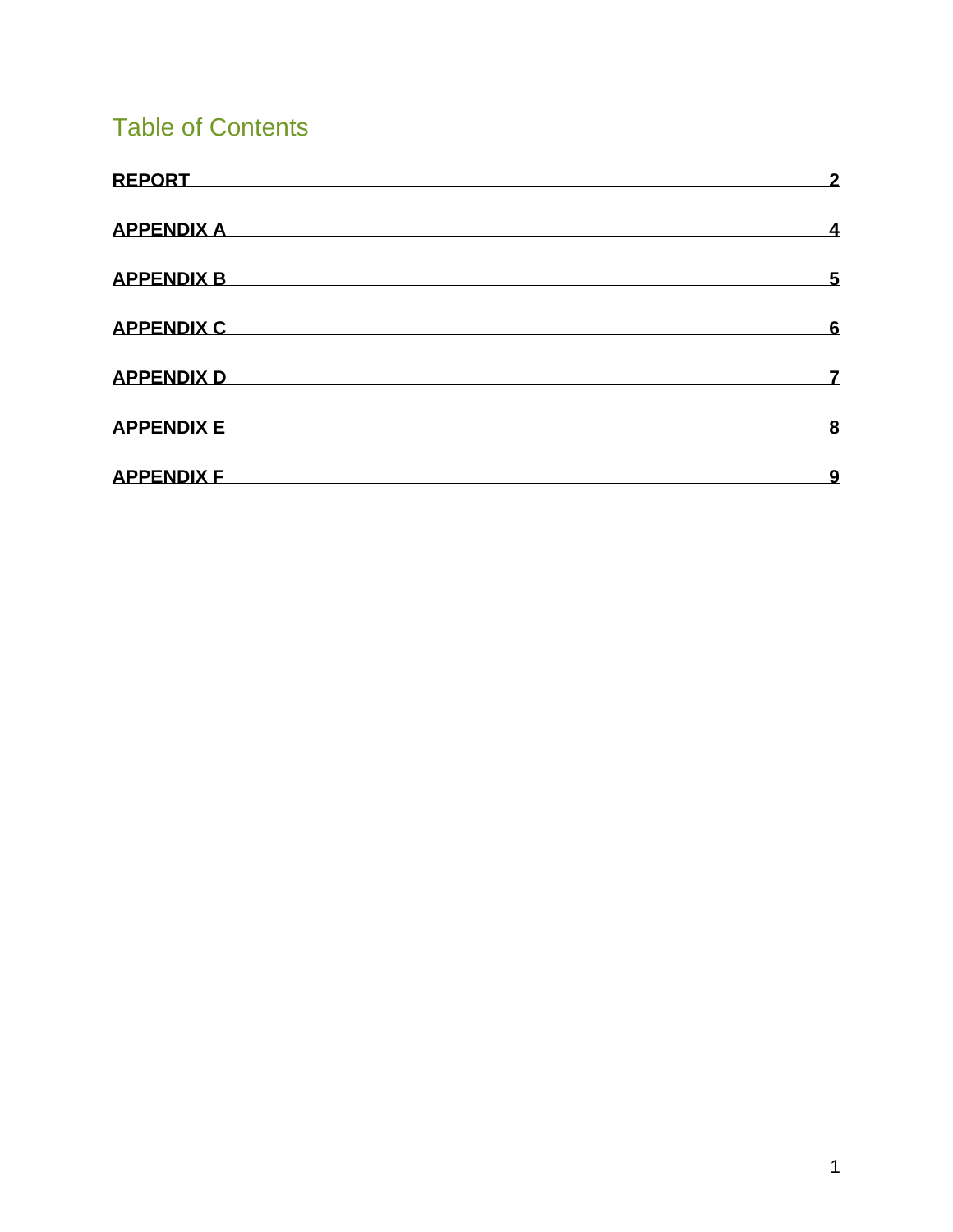#### <span id="page-2-0"></span>Report

For the third and final iteration, our team created a fully interactive and highfidelity prototype that incorporates the feedback and insights collected from the previous two rounds. There are two key components to our prototype. The first is a website made with Wix that provides information about our company to potential and current users. The second is the actual product and its activities which were created through Adobe XD. This round we focused a lot on designing a personalized experience for our users, as well as finalizing our financial statements and Business Model Canvas.

To begin, the team looked at creating a digital product for children in foster care to create a profile they would share with their teachers. One of the biggest lessons from this round was the need and value for students to be able to self-report their feelings. We took this concept into the second round, which led us to create a platform for all students aged four to ten with the intent to improve children's emotional intelligence. However, we struggled to identify our value proposition and determine sustainable revenue streams with lucrative prospects. With the help of professionals who work with children, we were able to identify a more specific demographic and value proposition. Therefore, our product Pondr is a web platform designed to improve the emotional intelligence for children aged 4 to 10 in Canada and the US that have been diagnosed with Autism Spectrum Disorder (ASD). The product provides audio, visuals, and text to explain emotions, as well as how to respond appropriately to them. In addition, it allows children to self-report how they are feeling, which can be shared with their parents or guardian. Parents can view how their child feels and create a personalized experience by selecting and controlling accessibility features like fonts, colours, and audio cues.

 This direction was based on our user testing and feedback from a professional that designs for children. A suggestion was to narrow our focus on designing for children with ASD which led to a lot of individual research to understand this target audience. We also consulted a professional that has significant experience working with children who have ASD which helped shape a lot of our design decisions. The core values we strive to deliver based on our findings are enabling the understanding and appropriate response to emotions, supporting a routine, creating a personalized experience, and encouraging emotional self-reporting. All of these values are direct results of understanding our users' needs so we can alleviate their pain points.

A major issue that our team, among many others, experienced was the disruption caused by COVID-19. Classes were cancelled for a week and all in-person meetings became cancelled after. This made it difficult to have group meetings and conduct user testing. However, the use of video, audio calling, and instant messaging helped us to stay connected and still progress. We also struggled with the financial viability of our idea. We found ourselves constantly re-evaluating our target market and revenue streams to figure out how we could reasonably sustain ourselves financially. In addition, the many laws, regulations and restrictions to protect children made it difficult to gain a lot of direct user insight and deterred the team from using real authentic images.

The Business Designers focused on finalizing a viable revenue stream. Originally, the team planned to target school boards but found they were not viable because of the budget cuts in the education system, as well as the difficulty of selling to a school board. Instead, it was decided to target parents of children with ASD because the assumption was made that parents of children with ASD would already be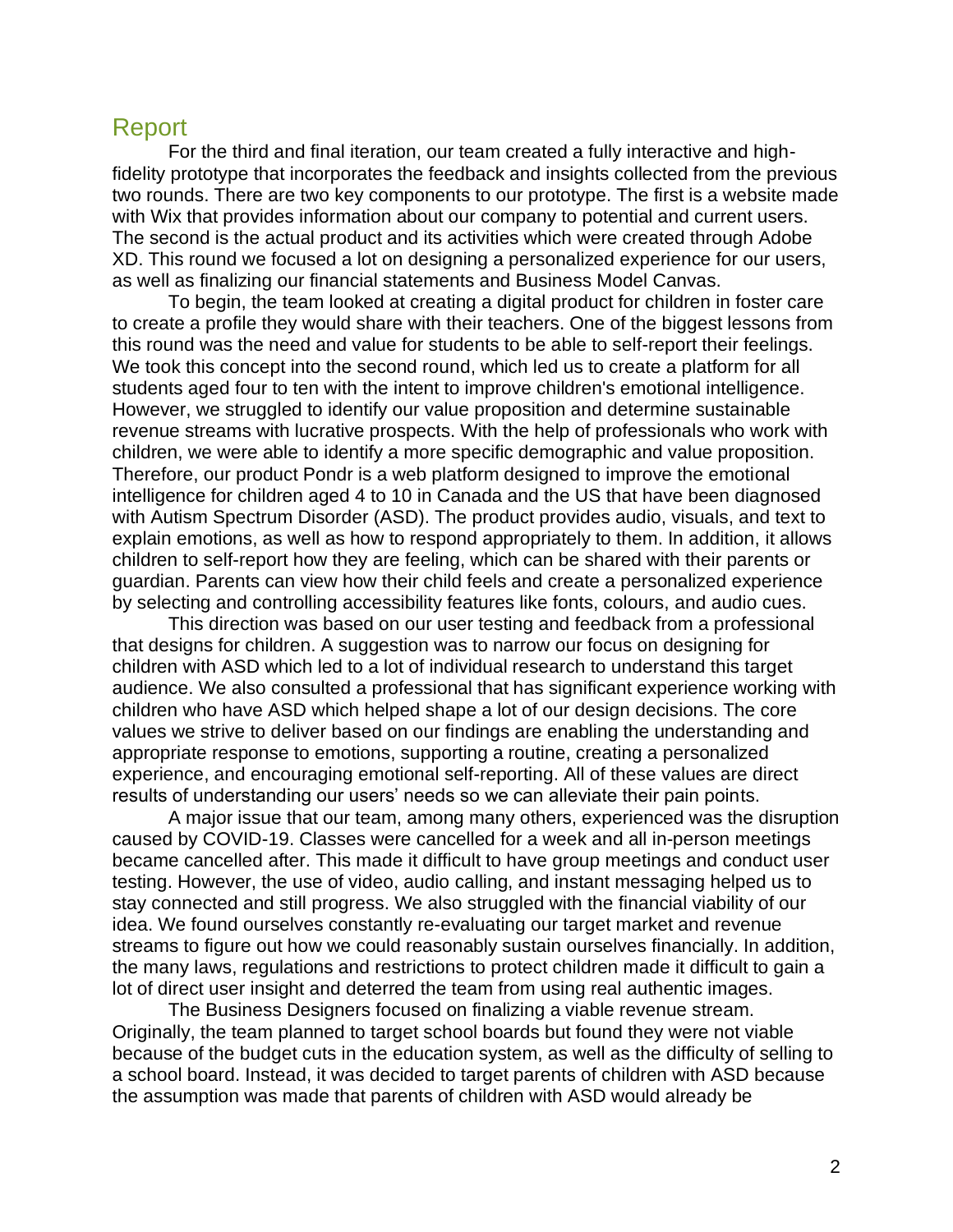dedicating some of their finances towards helping their children develop. Sales were projected based on the market size of kids with ASD in Canada alone, but expanded to the US. The expansion of our target market, to include the US, was made because of a substantial boost in revenue. Having an online service platform that is easily accessible in many locations made this upscale an attractive and viable option.

The main focus for the UX Designers was finalizing the features of our product, user journey, and content for our product. Since we are designing for a very specific type of user, a lot of consideration was necessary to ensure we were creating a positive and beneficial experience. The UX Designers synthesized feedback and suggestions gathered from the team to generate a final user journey wireframe using Adobe XD. After this, the UX Designers wrote all the copy for the company's website and activity platform within it, ensuring that the content is appropriate for our demographic. We also consulted professionals related to our market which allowed them to guide the overall design of our final product. The environment the designers focused on creating included errorless learning, clear instructions, and logical processes.

The Visual Designers focused on finalizing our brand image and developing brand resources such as characters and colour palettes. We also focused on building our business's website and developing the Pondr platform from wireframes to the final, high-resolution iteration. We worked closely with the UX Designers to ensure the visual aspects of our platform aligned with the needs of our specific user group. The Visual Designers used a combination of Adobe Illustrator and Adobe XD to build off of the UX Designers final wireframes and copy. The objective was to create both a highly functional platform that is aesthetically pleasing and ASD friendly for children, as well as informative for parents or other customers.

Although our final iteration, there are some changes we would make if we did this project again. This includes investigating and potentially adding a character setting feature to help children understand the relationship between context and emotions. If we were to move forward with creating Pondr, we would want to conduct a lot more user research and usability testing but unfortunately, given our time, geographical, and financial limitations, we were unable to get as much feedback as we would have liked. As a team, we understand that a service such as ours requires a lot of testing to ensure we are compliant with regulations and beneficial to our market.

Overall this project had a very interesting progression. It began as a way for foster children to communicate with their teachers in a more discreet way. This further developed to all children having a more intimate digital space to communicate wellbeing concerns with their teachers. This prompted the team to research and find methods to help students develop emotional intelligence. Through guidance and recommendations from professionals, we learned that children with ASD in early stages of development would find a lot of benefit in learning about emotions and how to manage their own. Our prototypes continued to develop, and our idea became clearer in terms of its final design, its value proposition and business viability. We believe that if this idea were fully implemented children with ASD would find significant value in engaging with it. By developing emotional intelligence within children, specifically those with ASD, our team is encouraging empathetic behaviour that could offer cathartic and transformative benefits. In essence, the ability to connect and empathize is critical to quality education and Pondr helps children do that in a way that is inclusive for all.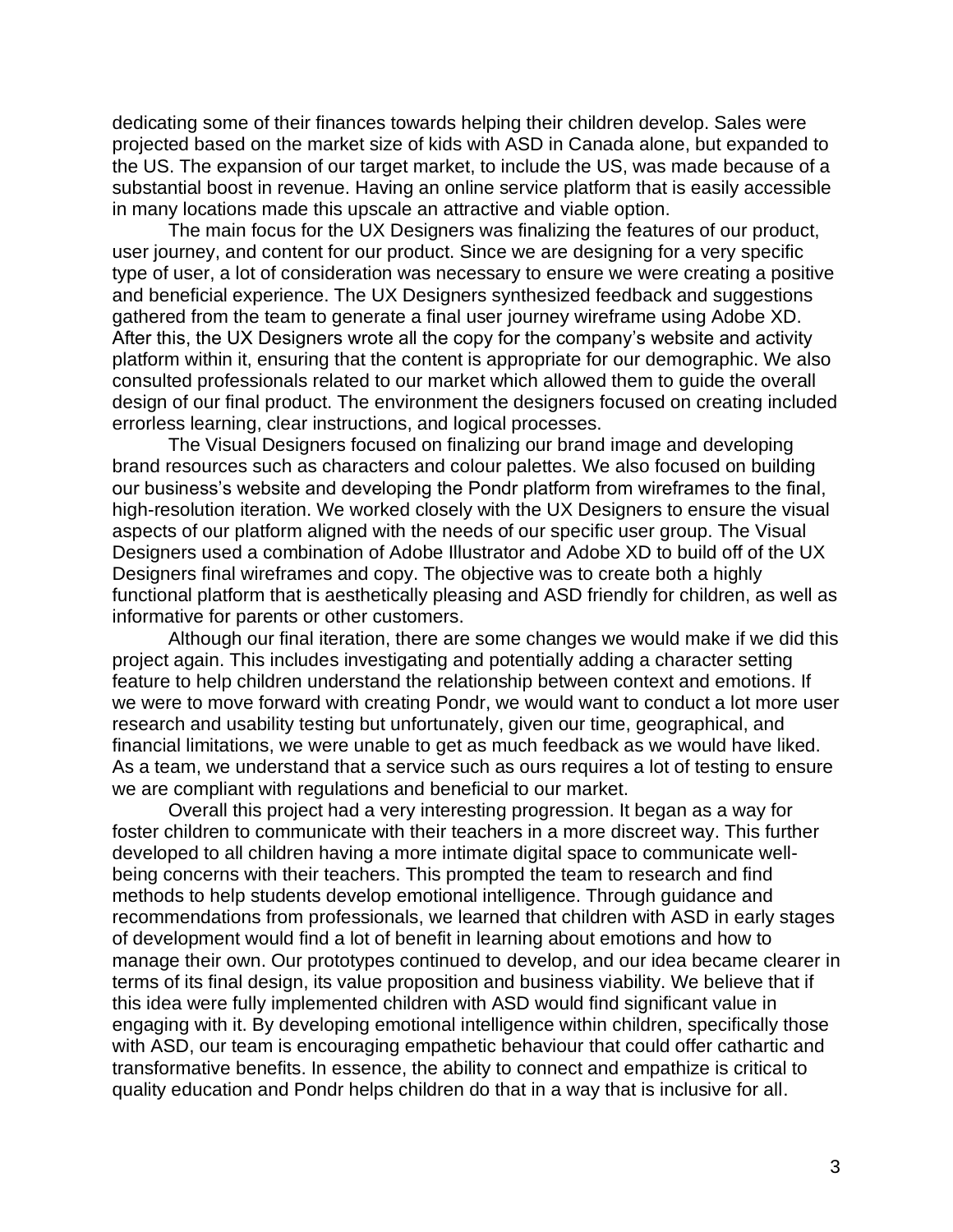## <span id="page-4-0"></span>Appendix A

### **User Journey Wireframes**

Pondr



Link to final user journey wireframes:

<https://xd.adobe.com/view/77718dac-6760-497d-6be0-3aa431b381c6-0140/?fullscreen>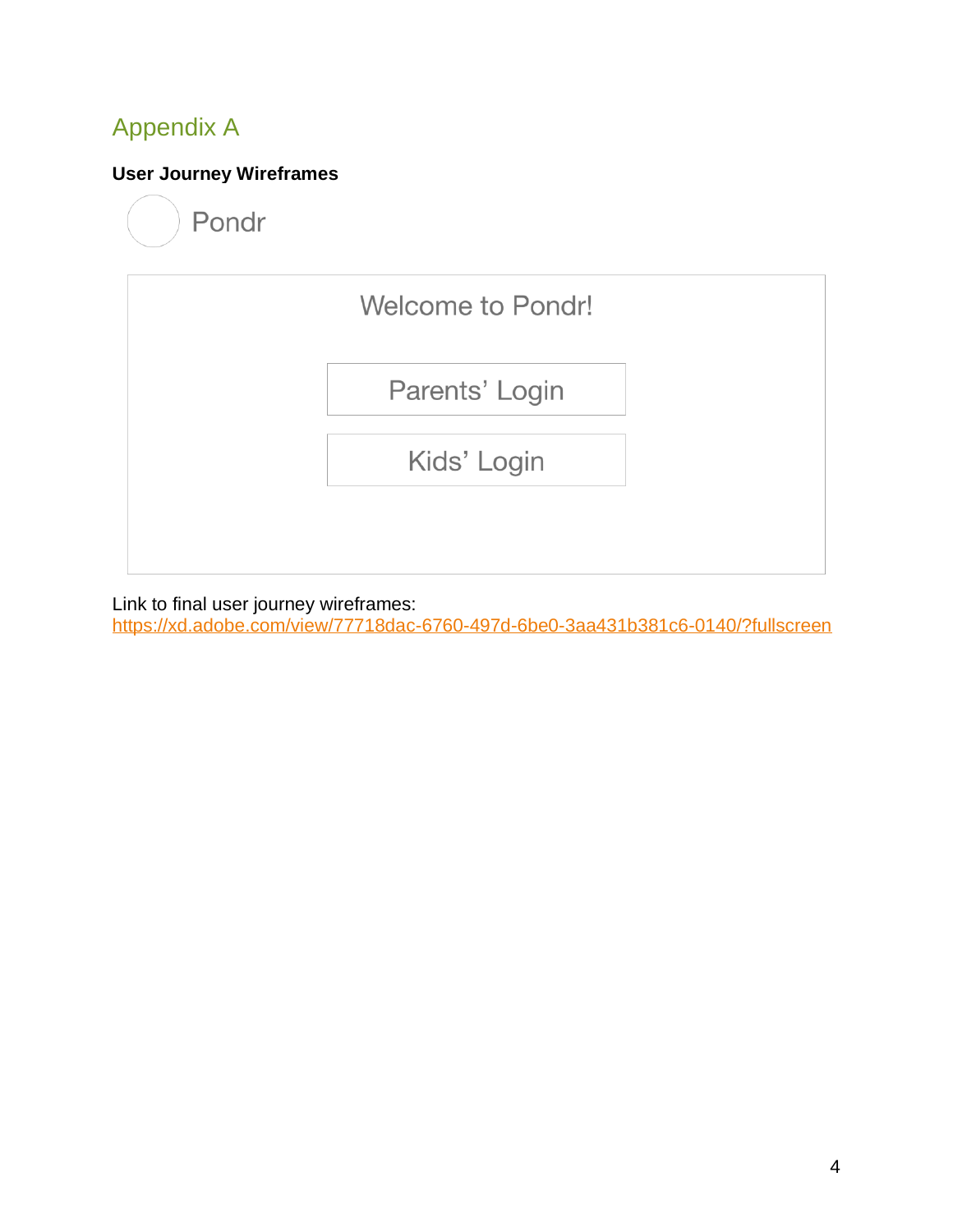## <span id="page-5-0"></span>Appendix B

#### **Final Product**



Link to company site (also links to final product via sign up and log in button): <https://katiemjones1.wixsite.com/pondr>

Link to final product:

<https://xd.adobe.com/view/6c55a0c8-e7c1-44f8-6504-81501ef55401-1a64/?fullscreen>

\*There are two sides of the platform: Parents and Kids. Be sure to visit the Parent Portal via Access the Parent Portal to see the parent's side of things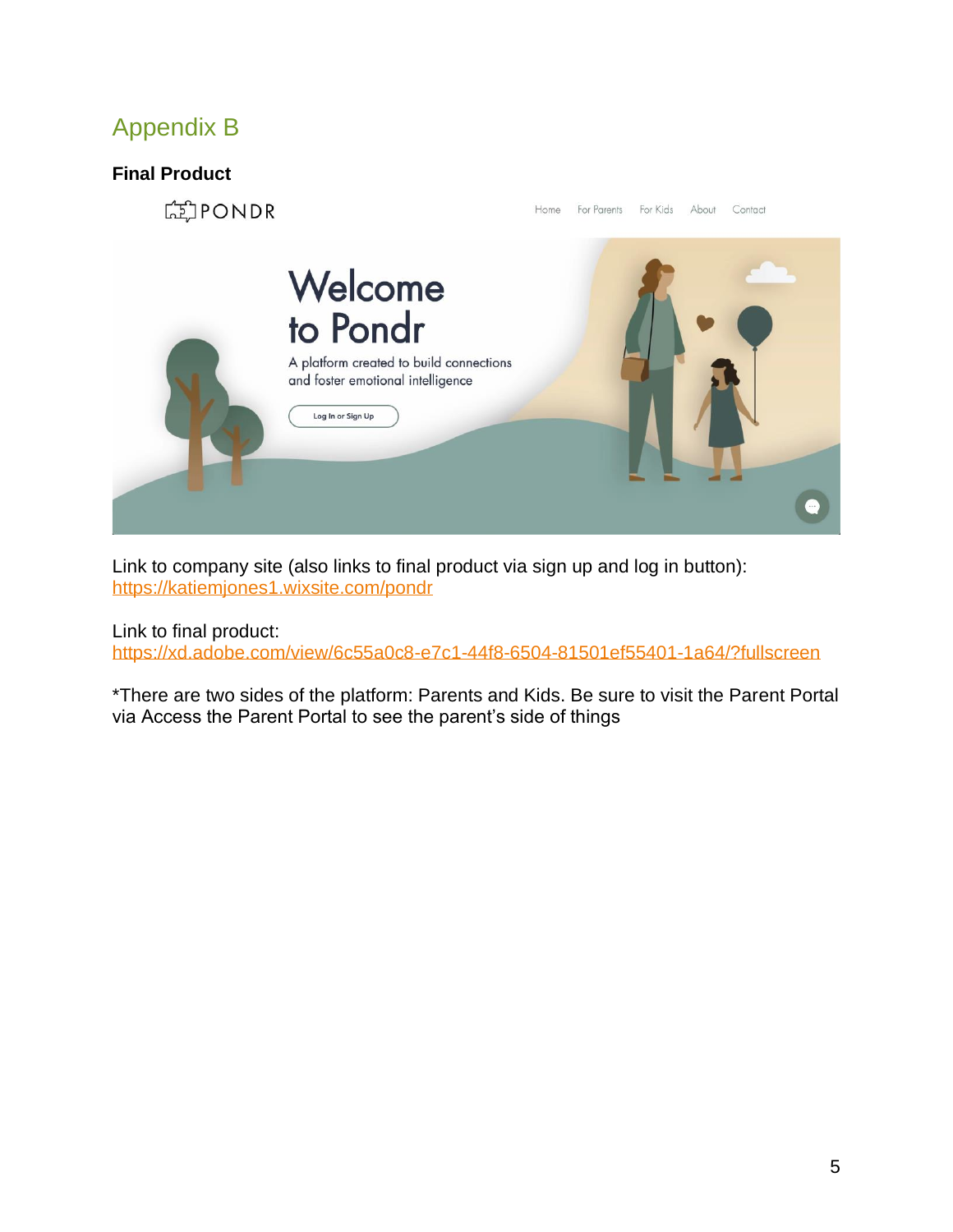## <span id="page-6-0"></span>Appendix C

#### **Style Guide**

**LOGO & NAME** TRAITS - Educational, but not boring - Playful, but not immature - Entertaining, but not a waste of time - Valuable, but not expensive - Supportive, but not undermining **COLOUR SCHEME** 

#707070 #86A7A2 #85A093 #BBC3AB #D3AD78

**TYPOGRAPHY** 

# Header Subheading

Lorem ipsum dolor sit amet, consectetuer adipiscing elit, sed diam nonummy nibh euismod tincidunt ut laoreet dolore magna aliquam erat volutpat. Ut wisi enim ad minim veniam, quis nostrud

#### **TONE OF VOICE**

Friendly, Educational, Entertaining, Consistent, Supportive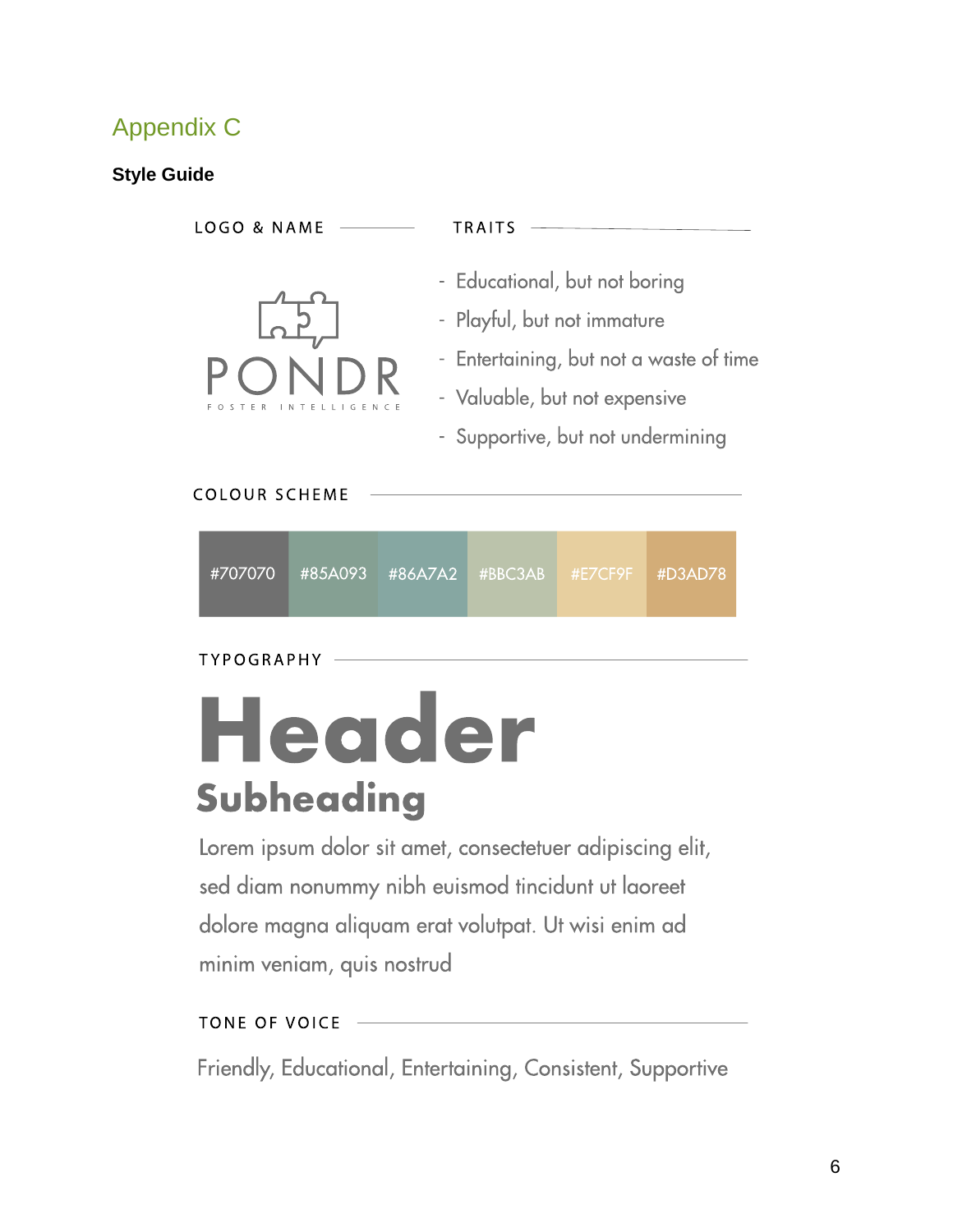## <span id="page-7-0"></span>Appendix D

#### **Business Model Canvas**

#### **Key Partners**

• Teachers, EA's, social service organizations, parents, advocates for the ASD community.

#### **Key Activities**

• Provide a simple, digital platform to create a profile of young students, specifically students with ASD to develop and grow their emotional intelligence and mental wellness that parents can use to monitor the mental wellness of their children.

#### **Key Resources**

• Resources such as teachers, websites, books, articles, and academic studies to learn about ASD and effective coping/learning strategies to incorporate into our digital platform.

#### **Value Proposition**

- Our digital platform helps children with ASD succeed in the classroom through developing emotional well-being by encouraging self-reflection and learning about emotions.
- After cuts to the Ontario education system and ASD programs, our platform will be a new tool and option for parents to help their children.

#### **Customer Relationships**

• We will establish a long-term relationship with our customers as they integrate our platform into their daily routine in pursuit of helping their child with ASD develop emotional wellness.

#### **Channels**

- Word-of-mouth promotion from teachers, satisfied parents of children with ASD, therapists, and EA's.
- Digital marketing (SEO, content marketing, social media).

#### **Customer Segments**

- Parents of children with ASD ranging from ages 4-10.
- Other parents or guardians of children without ASD who wish to use the platform.

#### **Cost Structure**

• Marketing, development of platform, admin, equipment, employees (6).

#### **Revenue Streams**

• \$10CAD/month - \$120CAD/year subscription model.